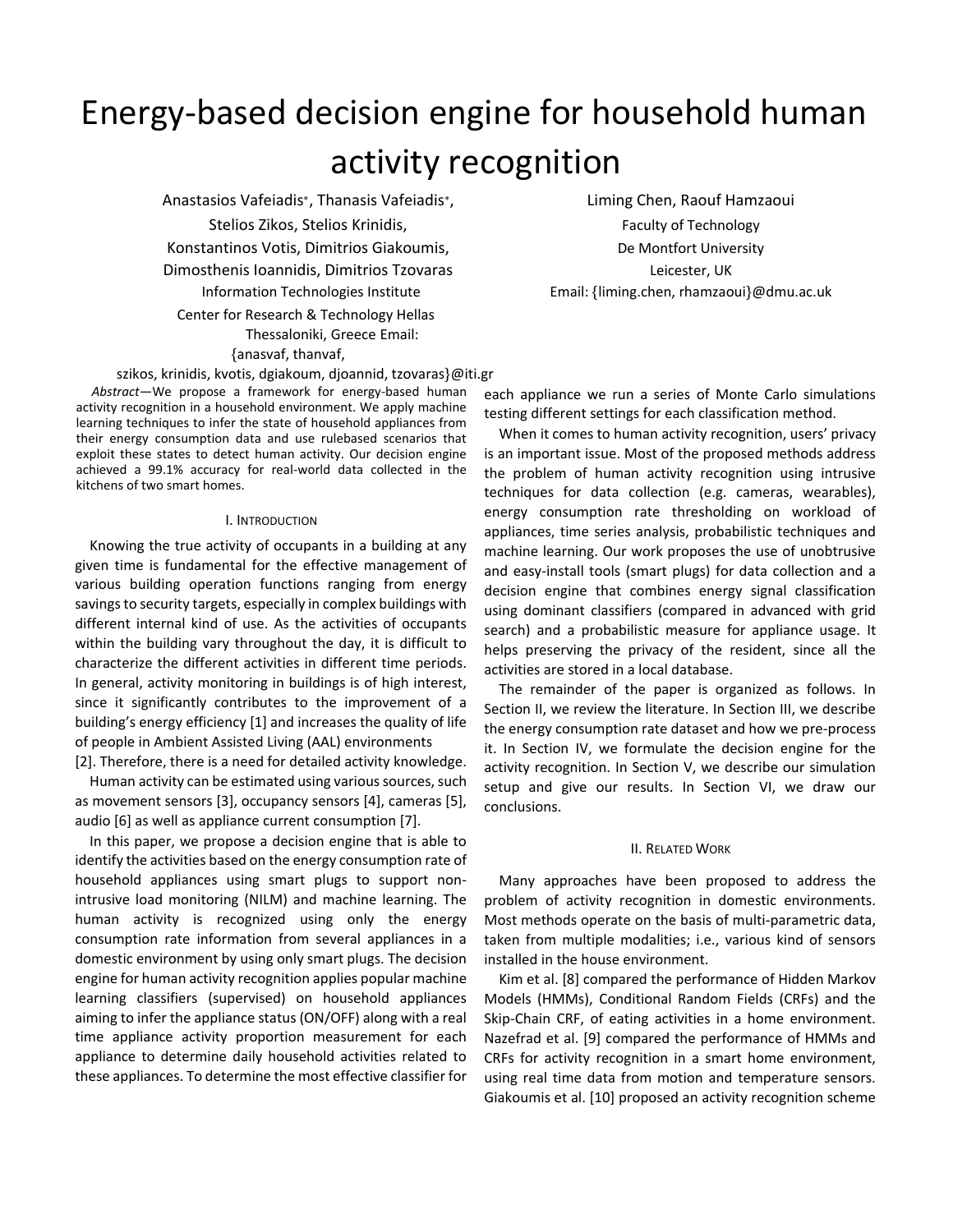for daily activities such as cooking, eating, dishwashing and watching TV, based on depth video processing and Hidden Conditional Random Fields (HCRFs), achieving an overall accuracy of 90.5% in a natural home environment.

More recently, Stankovic et al. [11] proposed an innovative methodology that characterizes the energy consumption rate of domestic life by making the linkages between appliance enduse and activities through an ontology built from qualitative data about the household and NILM data. Lavin and Klabjan [12] proposed a clustering technique for time series, on energy usage data provided by several U.S. power utilities, aiming to compare and contrast those with similar energy usage tendencies and to identify potentials for energy efficiency along with the open and close hours for business.

Cottone et al. [13] trained an HMM as an automated activity recognizer using sensors network readings initially converted into meaningful events, by applying a lossy compression algorithm based on minimum description length. The aim of their work was to level out peaks of energy consumption rate by identifying the appliances whose service is effectively needed by users, and postponing the use of the others until the combined demand for energy falls below some predefined threshold. In the work of Xu et al. [14] an alternative scalable two- stage methodology for household consumption segmentation is proposed that considers both the shape of a load profile (the time and magnitude of its peaks in household appliances consumption) along with its overall consumption to determine different typical consumer behavior patterns. Rao et al. [15] proposed an approach combining machine learning (Support Vector Machines) edge analysis and time series models (autoregressive moving average) on the identification of active appliances and on the prediction of future power usage utilizing demographic data in addition to aggregate power usage over time. Deshmukh and Lohan [16] proposed a framework for creating the appropriate features and labels from the training data and used these features to predict the appliance status (ON/OFF) and appliance energy consumption rate using a variety of classifiers. Finally, Belley et al. [17] proposed an algorithm for human activity recognition extracting features from the active and reactive power of each device using a Gavazzi meter. This method does not consider the case where a smart home would be equipped with several devices of a specific model. Furthermore, it would require the purchase of materials to measure the harmonics in power system in some cases, such as the television.

Contemporary activity recognition methods in smart homes rely mostly on sensors, which are further separated into wearable [18] and environment-related ones [19]. Recent work [20] shows that ontologies and semantic technologies have been used for activity modeling and representation, as well as knowledge-driven approaches [21]. Wearable-based techniques depend on user interaction with the sensor and, in most cases, on user motion measured with accelerometers.

## III. DATA COLLECTION AND ANALYSIS

In order to infer the daily activities of a resident from electricity meters, one has to know the operating state of an electrical appliance. Estimating the operating state of an electrical appliance within a household, based on its power consumption, requires an extensive data collection procedure.



(a) Kitchen environment setup CERTH KRIPIS smart home with selected devices of interest



(b) Kitchen environment setup CERTH/ITI ground floor kitchen with selected devices of interest

Fig. 1: Data collection environments

As an initial step of this research, we focused on the power consumption of electrical appliances in a kitchen environment. From the first house (House A) (Fig. 1a), we collected data from the oven, the cooker hood, the dishwasher, the fridge and the main consumption (which includes the Heating, Ventilation, and Air Conditioning (HVAC), lights and other appliances) of the entire apartment. Regarding the second house (House B) (Fig. 1b), we collected data from one fridge, since our goal in that specific setup, was to check if it is possible to detect when a resident opens and closes the fridge door. In what follows, the infrastructure for data collection and the approach that was followed for pre-processing of the dataset are described.

## *A. Data Collection Infrastructure*

Fig. 2 shows our data collection infrastructure. We installed a Gavazzi smart electricity meter in the oven and the main consumption panel of House A. The Gavazzi meter communicates with a Raspberry Pi via BACnet and then the Raspberry Pi sends the raw data to the InfluxDB database via a RESTful web service. We also measured the electricity consumption of selected devices (fridge, cooker hood, dishwasher and oven) via a wireless network of smart plugs that use the ZigBee protocol (https://www.plugwise.com). The installed smart plug modules communicate with each other forming a network of mesh topology. Furthermore, a special built-in module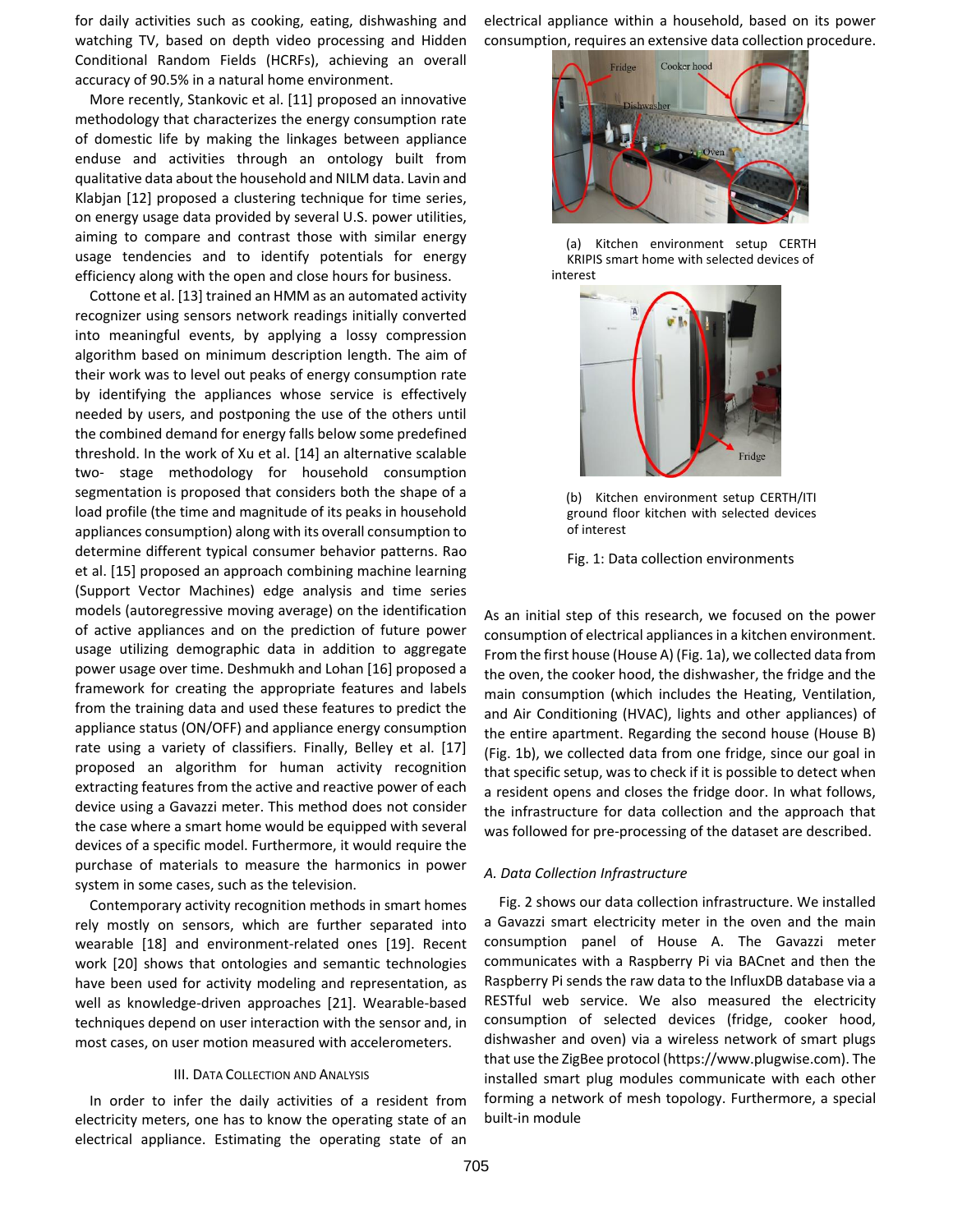was used in order to monitor the power consumption of the electrical kitchen appliance.

An aggregator application was developed and installed on a PC (MQTT Broker). It requested the current power consumption from each module for given time steps, received the corresponding messages, which include the measured energy consumption rate of the connected appliance in Watts, the time stamp (in UTC; later converted to local time), the ID of the device, and then stored the data directly into the database (InfluxDB).

For the second house (House B), we followed a similar procedure using the plugwise smart plugs that collected the energy consumption rate data for the specific device that we monitored (fridge).



Fig. 2: Data collection infrastructure

## *B. Data Pre-Processing*

After retrieving the raw data for House A, over a period of one month, a pre-processing step was performed in order to create the final aggregated dataset, which includes events per one-minute intervals of all the measured features. It is worth mentioning that due to technical issues with the smart plugs or the InfluxDB database, we had to overcome the sparsity of the raw data matrix. In order to solve this problem, we filled the missing values with the mode of the values of the last 15 minutes, until a new value was sent to the database. Regarding House B, we collected the electricity consumption of a fridge over a period of 10 days. The plugwise smart plug was sending data every 5 seconds, a time interval that was sufficient to detect whether someone opens and closes the door of the fridge.

The next step was to aggregate the features, consisting of energy consumption rate in Watts for each of the four appliances of interest (oven, fridge, dishwasher, cooker hood). Firstly, we had to round the time (index), since there was a delay of a few ms between the "subscription" and the "publish" of the event to the MQTT broker. Secondly, we manually labeled the dataset regarding the target feature or the state of operation (ON/OFF). The fridge was considered to be always ON, even when the compressor was not operating. The rest of the devices were labeled as OFF (0) when the reading of the sensor was between 0 and 2.1348 W (a value around 2 W was considered as a 0 for all the appliances from the manufacturer) and ON (1) when the reading of the sensor was greater than 3 W. Hence, the dimensions of the overall dataset is 1440(minutes)×4(number of appliances) (for each day, without taking into account the target feature).

Fig. 3 shows indicative instances of the power consumption for the four appliances from House A. We noticed that we could detect a difference in power consumption regarding the LED state of the cooker hood (measured 4 W). In addition, after measuring the power consumption of the oven (Gavazzi meter sent data every 15 minutes), we could check if there are any "matching" times between the two devices, in order to infer the activity of cooking. Furthermore, the operation of the dishwasher was periodic and therefore quite trivial to infer the activity of washing the dishes. The most challenging appliance was the fridge, since our goal was to detect the appliance usage, in terms of door opening and closing events (based on the fridge light consumption). The fridge located in House A was a state of the art machine, in terms of energy efficiency and consequently it was not possible to detect when the resident opened and closed the door, even when we increased the data collection time to 20 s.

On the other hand, the fridge that we monitored located in House B was an older model than the one in House A. After sampling at 5 s, we noticed that we could detect when a resident opens and closes the door of the fridge (light turned on) only when the compressor was not operating (Fig. 4), since the consumption increased from 2 W to 6 W. Otherwise, it was not possible to detect any activity, since there was no difference in the power consumption.

# *C. Appliance State Proportion Feature*

A key feature to the proposed activity decision engine is the appliance state proportion, which defines the probability of an appliance to be at ON stage on a pre-decided overlapping sliding window [22]. Assume again a set of *M* activities. In our approach, for each activity  $i \in \{1,2,...M\}$ , and each decision time *t*, a feature  $F_t^{(i,j)}$  is calculated for each sensor *j*, as the proportion of time, or probability, that sensor *j* is activated at time *t*, that is:

$$
F_t^{(i,j)} = \frac{T_{ON}^{(i,j)}}{T}
$$
 (1)

where  $0 ≤ T<sub>ON</sub>(*i,j*) ≤ T$  is the total amount of time that sensor *j* is activated at time *t*, the latter having a total duration of *T*. In our work, *T* was equal to 2 minutes, as it was found to be sufficient for activity detection.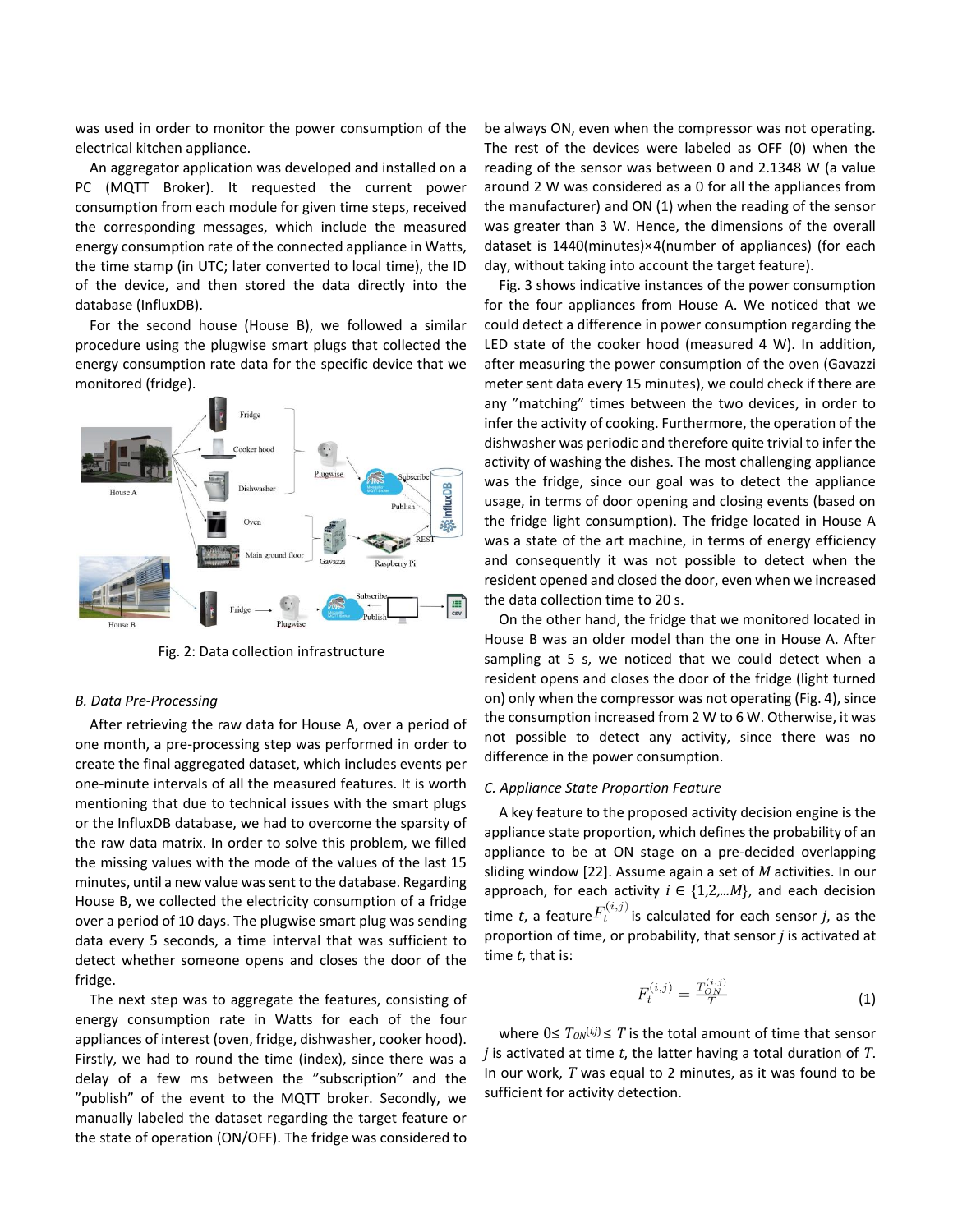#### IV. DECISION ENGINE FOR HUMAN ACTIVITY RECOGNITION

Fig. 5 depicts our proposed methodology for an energy sensor-based (smart plugs) decision engine for human activity recognition. Assume a set of *N* sensors (smart plugs) that provides the input data (energy consumption rate of *N*  household appliances) for the *N* classifiers, where each classifier



considered to be active if the state proportion feature was above a threshold of 0.5. In total we collected 21,600 measurements over the 30 days (720 2-minute measurements per day).

We measured the energy consumption of the cooker, cooker hood, oven, washing machine, and dish washer to monitor the three following activities: cooking, washing the dishes, and washing clothes. Therefore for our particular example *N* was 4 (oven, cooker hood, dishwasher and washing machine) and *M* was 4 (cooking, washing clothes, washing dishes and doing nothing; when no activity of the aforementioned was performed). Furthermore, we applied a probability boost of 0.3 for the activity of cooking when the cooker hood is ON and a 0.7 for the activity of cooking when the oven is ON, since the state of cooker hood is not related directly with cooking.

A key-feature of the proposed decision engine is the use of an efficient and effective classification technique. To identify a suitable classification technique, we tested the following machine learning methods: Support Vector Machines (SVMs) with their basic kernels (Linear, Polynomial and Radial Basis Function (RBF)) [23], Decision Trees (DT) [24], Naive Bayes (NB) [25], Logistic Regression (LR) [26], Artificial



Fig. 3: Power consumption plots of the selected appliances

Fig. 4: Fridge power consumption from House B

150

 $10($ nergy

is dedicated to a specified appliance and  $M \geq N$  activities (an activity may relate with more than one appliance). The input data for each classifier is the energy consumption rate measurements of the whole set of appliances while the supervisory signal (used during training) is a vector of the specified appliance states (0 and 1, where 0 denotes the OFF state and 1 denotes the ON state of an appliance). The decision engine calculates the probability of presence of a specific activity using Rule-Based Scenarios (RBS) that get as inputs the appliance operating state from the classifier and the appliance state proportion, at the decision time *t*. An appliance was

Neural Networks (ANNs) and specifically a Back-Propagation Network (BPN) [27]. Along with these standalone machine learning algorithms, the ensemble learning methods of Random Forest (RF) [28] and Gradient Boosting (GB) [29] were also tested for their predictive performance. We considered the aforementioned classifiers, since a simple thresholding would not be robust against noisy signals and we would lose significant information from the 2 minute-windows.

For the two-class classification scenario of a single household appliance (appliance status OFF/ON), in order to assess our models, the measures of precision, recall, accuracy and Matthews Correlation Coefficient (MCC) were used, which are computed from the contents of the confusion matrix of the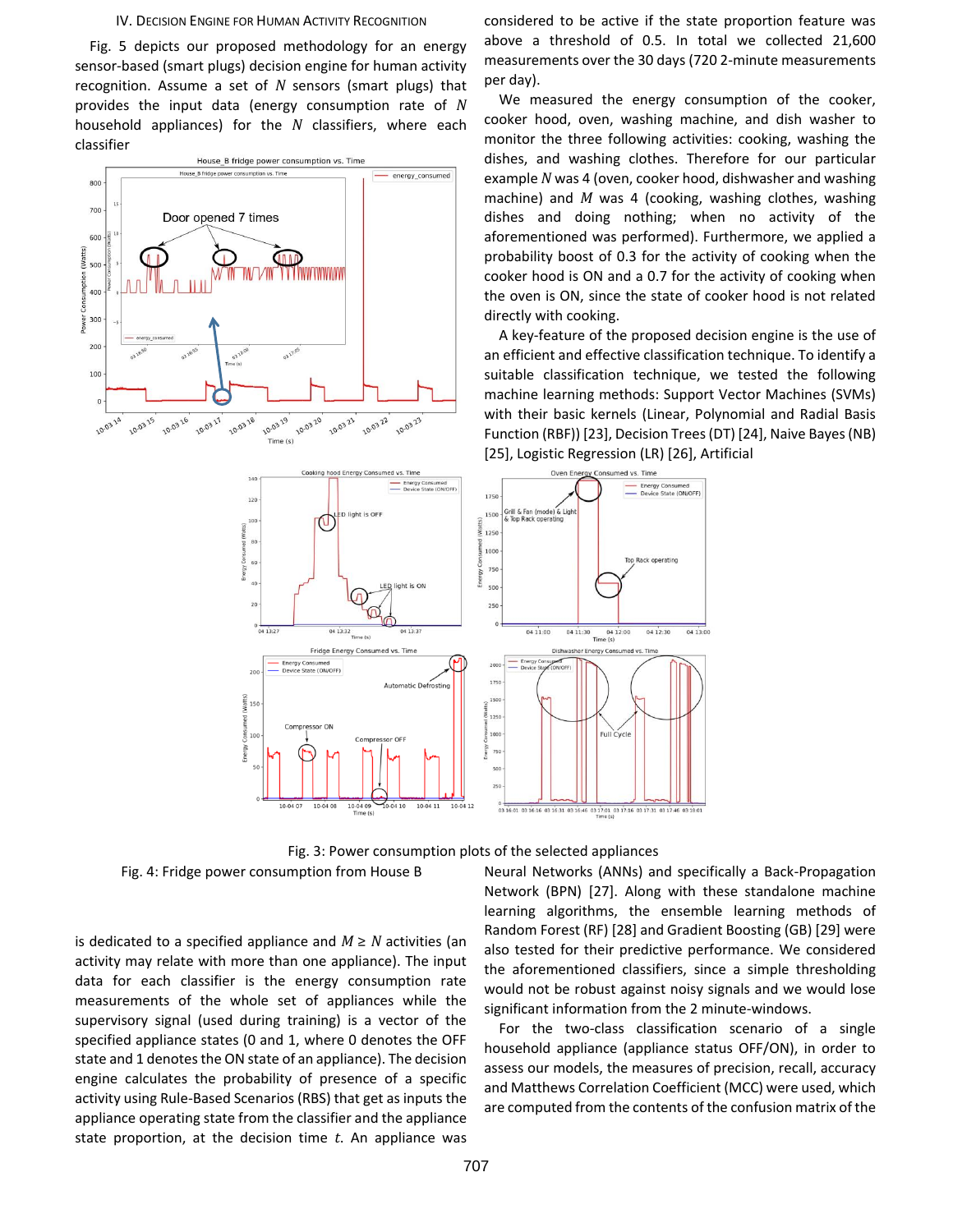

Fig. 5: Overview of energy sensor-based decision engine human activity detection

| Activities             | Number of correct | Ground-truth in 2-minute | Accuracy |
|------------------------|-------------------|--------------------------|----------|
|                        | predictions       | intervals for 30 days    | $(\%)$   |
| Cooking                | 632               | 685                      | 92.3     |
| <b>Washing Clothes</b> | 240               | 250                      | 96.1     |
| Washing the Dishes     | 920               | 965                      | 95.4     |
| Doing Nothing          | 19,621            | 19,700                   | 99.6     |
| Average                |                   |                          | 99.1     |

TABLE I: Accuracy of proposed decision engine

classification predictions. Precision is the ratio of predicted true positive cases to the sum of true positives and false positives, recall is the proportion of the true positive cases to the sum of true positives and false negatives and accuracy is the proportion of the total number of predictions that were correct.

Precision or recall alone cannot describe a classifier's efficiency, especially in cases where the labels in training target feature are not balanced. Therefore, MCC is used as balanced evaluation measure and specifically a correlation coefficient among the actual classification and predicted output of the classifier. It returns a value between -1 and +1, where +1 represents a perfect prediction, 0 random prediction and -1 indicates total disagreement between prediction and observation. MCC is calculated directly from the confusion matrix and is given by the equation:

$$
MCC = \frac{TP * TN - FP * FN}{\sqrt{(TP + FP)(TP + FN)(TN + FP)(TN + FN)}}
$$
 (2)

where TP (True Positives), FP (False Positives), TN (True Negatives) and FN (False Negatives).

# V. RESULTS

We generated 100 Monte Carlo iterations for different parameter scenarios in each classifier to eliminate the bias. For every iteration, we used a random sampling crossvalidation where the percentage of samples in the training and the testing datasets was 70% and 30%, respectively. For the SVM with polynomial kernel, the parameter, *θ*, which is a free parameter taking integer values, is assigned as: *θ*=(start=30,end=60,step=6) and the polynomial degree takes

the values *p*=(start=2,end=7,step=1). We found that after the 4*th* degree, we overfitted the dataset. For the SVM with linear kernel, we used the default configuration of scikit-learn [30]. For the SVM with radial basis function kernel, *σ* varied same as *θ* and the constant *C* as *C*=(start=100,end=1000,step=100). The parameter *σ* of the RBF kernel handles the non-linear classification. For the DT we used the default optimized version of the Classification and Regression Trees (CART) algorithm. For NB we used the Gaussian algorithm for classification and for LR we used the default configuration of scikit-learn. The BPN had a single hidden layer and the number of neurons varies as *n*=(start=100,end=200,step=20). The RF and GB have an ensemble of *estimators*=(start=20,end=100,step=20) DTs. The combination of all values of parameters and the size of 100 Monte Carlo iterations for each case, results in an overall of 11000 tested cases grid search.

Since more than one classifier achieved the best performance, we selected the SVM with polynomial kernel classifier and performed activity inference for random times. Table I summarizes the accuracies for the monitored activities (cooking, washing clothes, washing dishes) over 30 days. When an appliance was switched on, our decision engine was not able to instantly detect that it was operating and relate it to an activity. However, after 4 minutes of operation of that particular device it was able to predict the activity related to the operating appliance correctly and achieved an average accuracy of 99.1%. Furthermore, since the fridge required a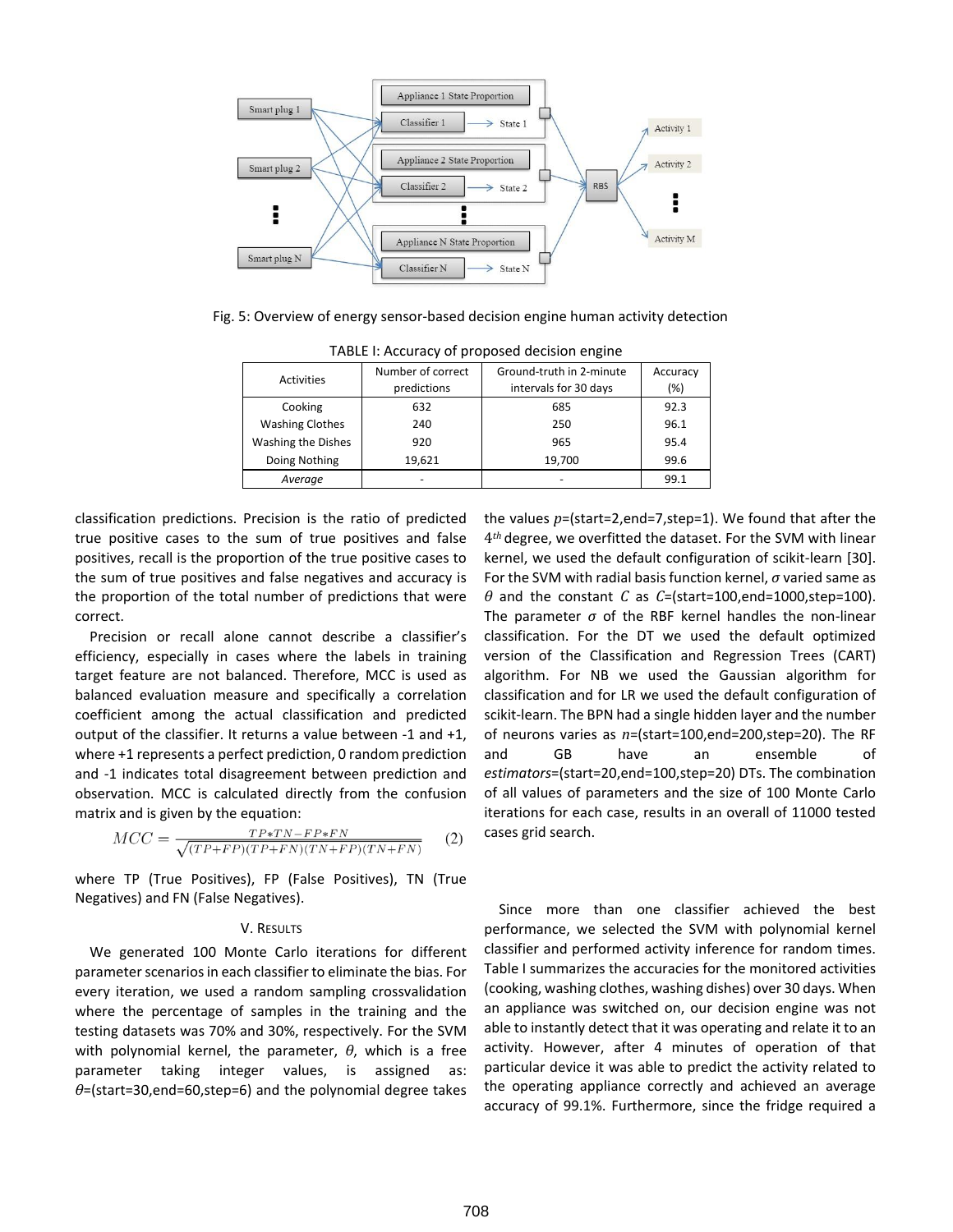high sampling rate in order to determine when the door is open or closed, it is not a device that can be directly related to an activity, such as cooking. However, it can be used as a "supplementary" appliance to increase the confidence of the predicted activity.

## VI. CONCLUSION

We presented a framework for human activity context inference, based on energy consumption rate from selected appliances. The results are very promising towards unobtrusive activity detection for ambient assisted living. While our experiments were done in a kitchen environment, our approach is flexible enough to be applied to other smart home environments. Since most activities within a house are related with the use of an electrical appliance, this unimodal approach has a significant advantage using inexpensive smart plugs and smart meters for each appliance.

Nevertheless, the main limitation of our approach is that it will not work with activities that are not related to electrical appliances, such as sleeping and taking a shower. Therefore there is a strong need for combining the smart meter sensors with acoustic, CO2, occupancy sensors to increase the activity recognition performance. As future work, we plan to increase our dataset, increase the time for appliance monitoring, add more devices from other smart home environments and test the algorithm in new "untrained" home environments.

# ACKNOWLEDGMENT

This project has received funding from the European Union's Horizon 2020 research and innovation program under the Marie Skłodowska-Curie grant agreement No. 676157, project ACROSSING and innovation actions grant agreement No. 723059, project enCOMPASS.

#### **REFERENCES**

- [1] L. Perez-Lombard, J. Ortiz, and C. Pout, "A review on buildings energy" consumption information," *Energy and buildings*, vol. 40, no. 3, pp. 394– 398, 2008.
- [2] P. Rashidi and A. Mihailidis, "A survey on ambient-assisted living tools for older adults," *IEEE journal of biomedical and health informatics*, vol. 17, no. 3, pp. 579–590, 2013.
- [3] J. R. Kwapisz, G. M. Weiss, and S. A. Moore, "Activity recognition using cell phone accelerometers," *ACM SigKDD Explorations Newsletter*, vol. 12, no. 2, pp. 74–82, 2011.
- [4] C. Duarte, K. Van Den Wymelenberg, and C. Rieger, "Revealing occupancy patterns in an office building through the use of occupancy sensor data," *Energy and Buildings*, vol. 67, pp. 587–595, 2013.
- [5] A. Jalal, Y.-H. Kim, Y.-J. Kim, S. Kamal, and D. Kim, "Robust human activity recognition from depth video using spatiotemporal multi-fused features," *Pattern recognition*, vol. 61, pp. 295–308, 2017.
- [6] A. Vafeiadis, K. Votis, D. Giakoumis, D. Tzovaras, L. Chen, and R. Hamzaoui, "Audio-based event recognition system for smart homes," in *Ubiquitous Intelligence & Computing, Advanced and Trusted Computing, Scalable Computing and Communications, Cloud and Big Data Computing, Internet of People, and Smart World Congress (UIC/ATC/ScalCom/CBDCom/IoP/SmartWorld), 2017 Intl IEEE Conferences*. IEEE, 2017.
- [7] G. Bauer, K. Stockinger, and P. Lukowicz, "Recognizing the use-mode of kitchen appliances from their current consumption." *EuroSSC*, vol. 9, pp. 163–176, 2009.
- [8] E. Kim, S. Helal, and D. Cook, "Human activity recognition and pattern discovery," *IEEE Pervasive Computing*, vol. 9, no. 1, 2010.
- [9] E. Nazerfard, B. Das, L. B. Holder, and D. J. Cook, "Conditional random fields for activity recognition in smart environments," in *Proceedings of the 1st ACM International Health Informatics Symposium*. ACM, 2010, pp. 282–286.
- [10] D. Giakoumis, G. Stavropoulos, D. Kikidis, M. Vasileiadis, K. Votis, and D. Tzovaras, "Recognizing daily activities in realistic environments through depth-based user tracking and hidden conditional random fields for mci/ad support." in *ECCV Workshops (3)*, 2014, pp. 822–838.
- [11] L. Stankovic, V. Stankovic, J. Liao, and C. Wilson, "Measuring the energy intensity of domestic activities from smart meter data," *Applied Energy*, vol. 183, pp. 1565–1580, 2016.
- [12] A. Lavin and D. Klabjan, "Clustering time-series energy data from smart meters," *Energy efficiency*, vol. 8, no. 4, pp. 681–689, 2015.
- [13] P. Cottone, S. Gaglio, G. L. Re, and M. Ortolani, "User activity recognition for energy saving in smart homes," *Pervasive and Mobile Computing*, vol. 16, pp. 156–170, 2015.
- [14] S. Xu, E. Barbour, and M. C. Gonzalez, "Household segmentation by´ load shape and daily consumption," in *Proceedings of ACM SigKDD 2017 conference, Halifax, Nova Scotia, Canada*, 2017.
- [15] K. M. Rao, D. Ravichandran, and K. Mahesh, "Non-intrusive load monitoring and analytics for device prediction," in *Proceedings of the International MultiConference of Engineers and Computer Scientists*, vol. 1, 2016.
- [16] A. Deshmukh and D. Lohan, "Cs446 project: Electric load identification using machine learning," Tech. Rep., 2015.
- [17] C. Belley, S. Gaboury, B. Bouchard, and A. Bouzouane, "An efficient and inexpensive method for activity recognition within a smart home based on load signatures of appliances," *Pervasive and Mobile Computing*, vol. 12, pp. 58 – 78, 2014.
- [18] L. Chen, J. Hoey, C. D. Nugent, D. J. Cook, and Z. Yu, "Sensorbased activity recognition," *IEEE Transactions on Systems, Man, and Cybernetics, Part C (Applications and Reviews)*, vol. 42, no. 6, pp. 790– 808, 2012.
- [19] O. D. Lara and M. A. Labrador, "A survey on human activity recognition using wearable sensors." *IEEE Communications Surveys and Tutorials*, vol. 15, no. 3, pp. 1192–1209, 2013.
- [20] L. Chen, C. Nugent, and G. Okeyo, "An ontology-based hybrid approach to activity modeling for smart homes," *IEEE Transactions on humanmachine systems*, vol. 44, no. 1, pp. 92–105, 2014.
- [21] L. Chen, C. D. Nugent, and H. Wang, "A knowledge-driven approach to activity recognition in smart homes," *IEEE Transactions on Knowledge and Data Engineering*, vol. 24, no. 6, pp. 961–974, 2012.
- [22] G. Papamakarios, D. Giakoumis, M. Vasileiadis, A. Drosou, and D. Tzovaras, "16 human computer confluence in the smart home paradigm: Detecting human states and behaviours for 24/7 support of mildcognitive impairments," *Human Computer Confluence Transforming Human Experience Through Symbiotic Technologies*, pp. 275–293, 2016.
- [23] B. E. Boser, I. M. Guyon, and V. N. Vapnik, "A training algorithm for optimal margin classifiers," in *Proceedings of the fifth annual workshop on Computational learning theory*. ACM, 1992, pp. 144–152.
- [24] S. Jun Lee and K. Siau, "A review of data mining techniques," *Industrial Management & Data Systems*, vol. 101, no. 1, pp. 41–46, 2001.
- [25] I. Rish, "An empirical study of the naive bayes classifier," in *IJCAI 2001 workshop on empirical methods in artificial intelligence*, vol. 3, no. 22. IBM, 2001, pp. 41–46.
- [26] H.-F. Yu, F.-L. Huang, and C.-J. Lin, "Dual coordinate descent methods for logistic regression and maximum entropy models," *Machine Learning*, vol. 85, no. 1, pp. 41–75, 2011.
- [27] D. E. Rumelhart, G. E. Hinton, R. J. Williams *et al.*, "Learning representations by back-propagating errors," *Cognitive modeling*, vol. 5, no. 3, p. 1, 1988.